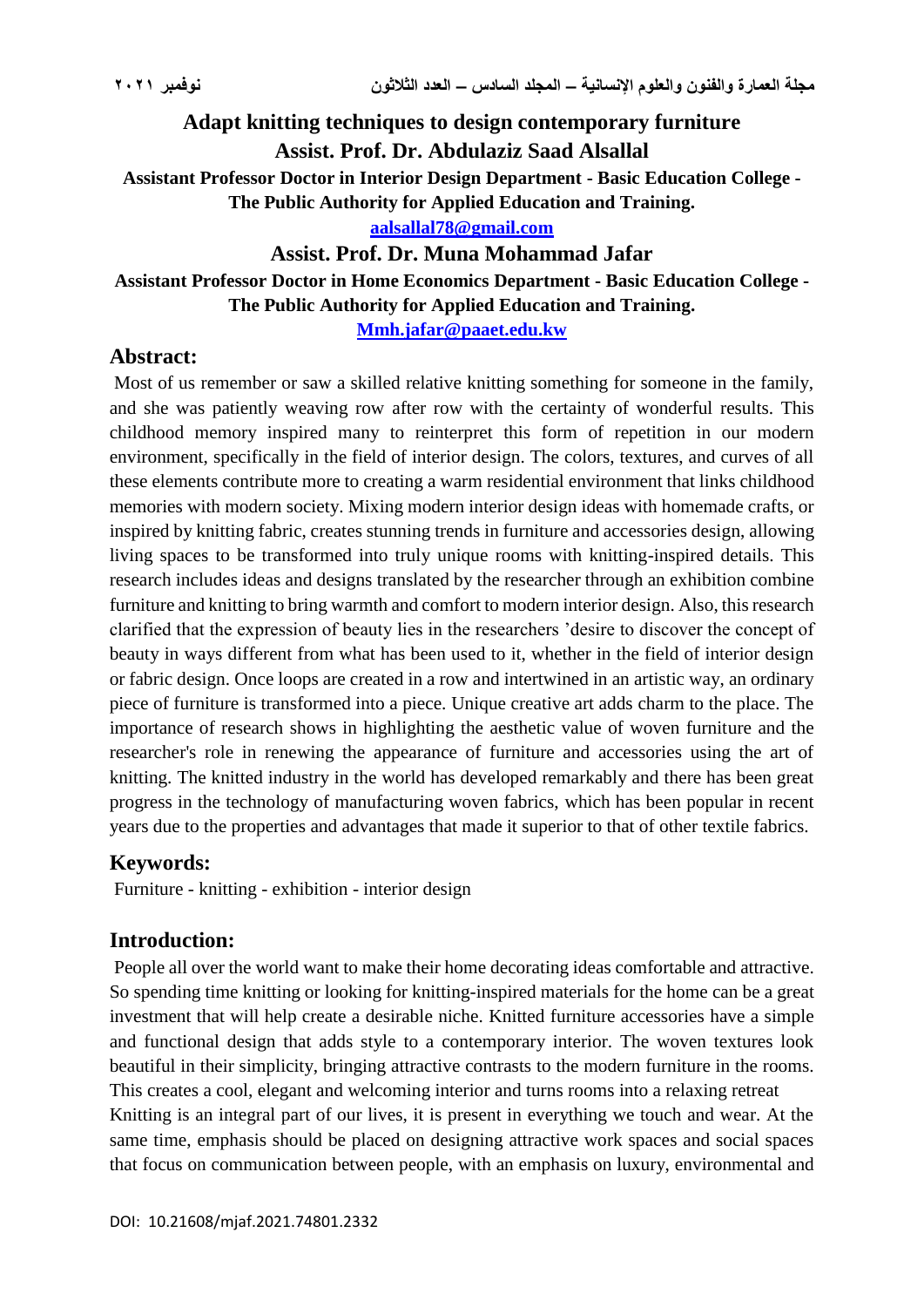sustainable standards for all materials to ensure the protection of the earth and human health. These trends remain increasingly common. Naturally, people are becoming more interested in environmentally friendly designs, old crafts and home decorating ideas that allow to save money on interior decoration. As it can be much easier and cheaper to make woven covers for furniture than re-upholstery, so the designer remains preoccupied with the style, texture and color of the finishes that he chooses for the furniture.

#### **Research problem: The research problem can be formulated in the following questions:**

- How do you mix the idea of simple hand knitting with furniture design?
- Can innovative furniture designs be created with weaving style?

Is the simple weaving style furniture sustainable?

• Does the public accept hand knitting furniture?

• Can the sustainability of the furniture shape be changed to a more beautiful piece with the knitting style?

**Research objective:** The research aims to create new designs by hand knitting and shaping them in interior design.

**Importance of the research:** The importance of research appears in highlighting the aesthetic value of woven furniture and the researcher's role in renewing the appearance of furniture and accessories using the art of knitting. The knitted industry in the world has developed remarkably and there has been great progress in the technology of manufacturing woven fabrics, which has been popular in recent years due to the properties and advantages that made it superior to that of other textile fabrics.

Research methodology: The researcher addressed the research topic by following the descriptive and analytical approach through two axes:

The first: an analytical study of the art of knitting.

The second: the use of the applied approach through the creation of an exhibition of knitted furniture.

#### **Research limits:**

Spatial boundaries: the art exhibition in the College of Basic Education and the exhibition hall in Al-Shaheed Park - State of Kuwait. Temporal boundaries: 2018.

#### **Executive applications of research**

In the first semester of 2017, cooperation took place between the researcher from the Department of Interior Design and the researcher from the Department of Home Economics in the College of Basic Education - The Public Authority for Applied Education and Training - State of Kuwait to create an exhibition at the level of Kuwait to present innovative ideas for merging between Knitting furniture. From here, planning for the exhibition began, and the following steps were followed:

• Determine the products that are required to be well implemented after a field visit to the places of sale of raw materials and the manufacture of furniture.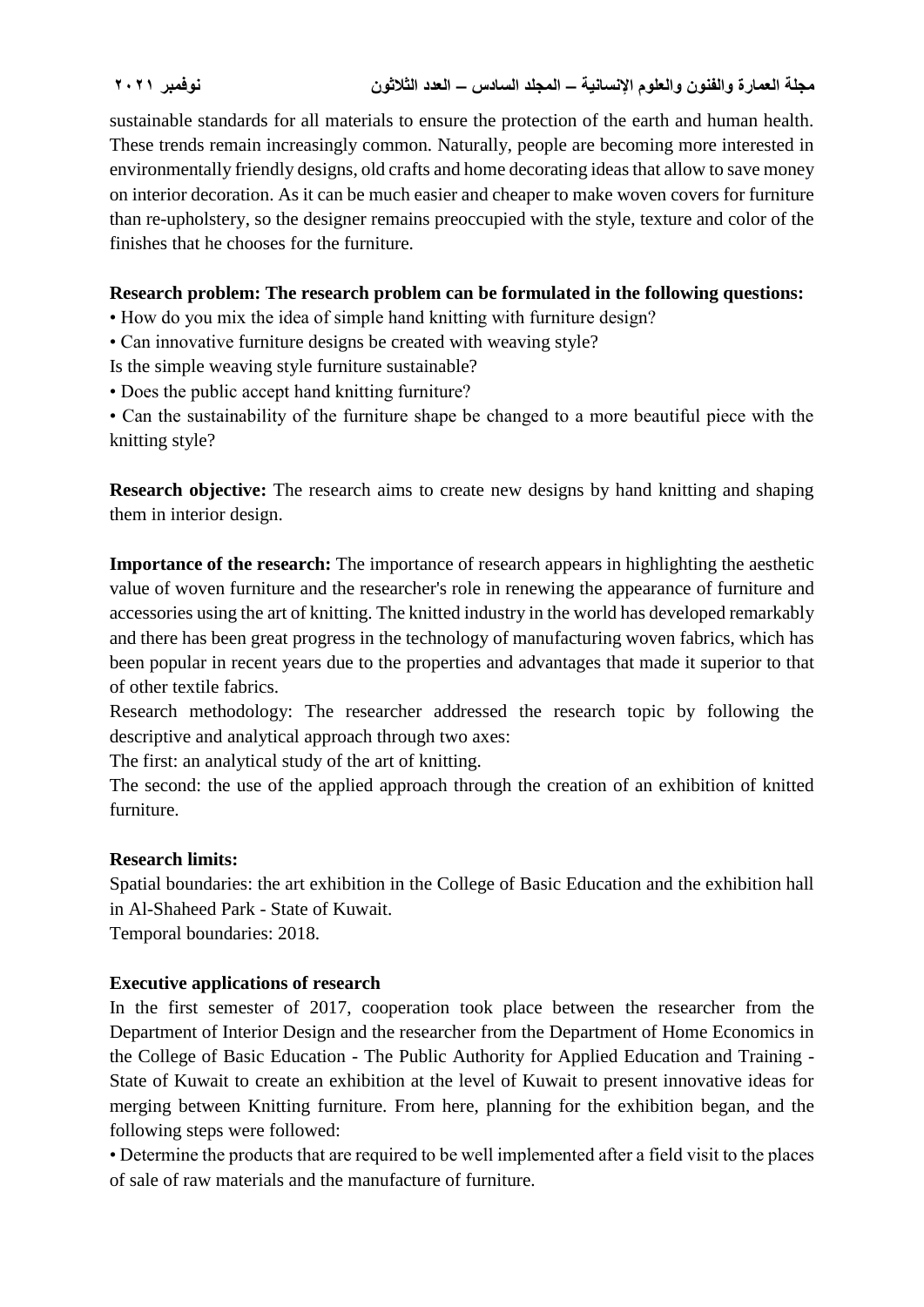- Study and determine the best production methods.
- Choose the most suitable materials according to the use and the available budget.
- Determine the general shape of the exhibition.
- Starting to implement products.

Designing and implementing various types of furniture, in which diversity was taken into account in terms of the materials used and the field of use to suit the largest possible tastes of the exhibition visitors. This role is entrusted to the first researcher, as he is a specialist in designing and manufacturing furniture. The process took place in three stages:

• Designing the piece of furniture and determining the places for sewing in it.

• Executing designs in the carpentry workshop if it is wooden, and at the blacksmith's shop if it is metal.

• Sanding, finishing and dyeing furniture in colors commensurate with the agreed upon knitting colors.

While the role of the second researcher, after getting acquainted with the craft and creative skills of the home economics students, the doctor trained them in the method of knitting after a full explanation of the tools and materials used in addition to getting acquainted with the craft, its origins and the requirements of the contemporary market. The fabrics needed to implement the exhibition ideas were produced in knitwear and hand-crocheted styles that were combined with the furniture and accessories.

### **Results:**

• It was possible to reach a set of various design solutions by studying and analyzing different knitting methods to devise new interior designs in an innovative way and to apply them in practice in the real world. It was found that the innovative designs in this research were appropriate according to the sensory, aesthetic response and point of view of the community members.

• Collaboration between different disciplines leads to product quality levels that improve it

• The arrival of the design to innovative solutions that can change the color, material, style and

texture with the stability of the same structure that leads to the design of sustainable furniture • Designing furniture by referring to simple hand knitting methods helps in the environmental sustainability

### **Recommendations:**

• The necessity to develop this type of design because of its positive and stimulating response, and to make use of this study in designing many other products.

• Directing designers in various fields to cooperate in innovative thinking to give multiple solutions that enrich the field of design in general and interior design in particular.

• Supporting the local interior design industry to increase its capacity for creativity, development and competition in the local and global markets.

• Conducting more studies to delve into the decorative elements in knitting to increase the innovative capacity in the field of interior design and furniture